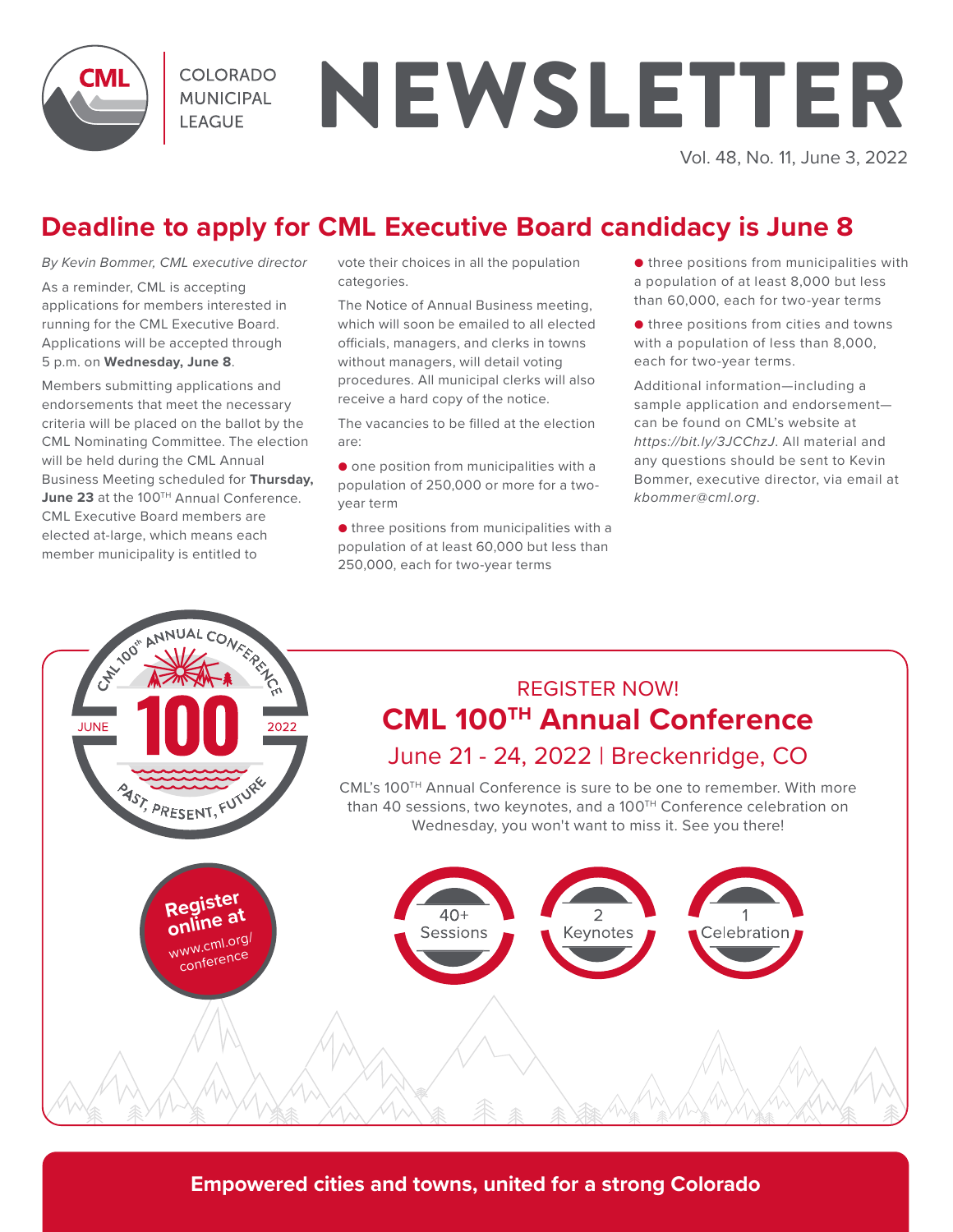## **100TH Annual Conference Sponsor Highlight: CIRSA**

CIRSA is a municipality-owned and operated self-insurance pool that serves the property, liability, and workers' comp coverage needs of 282 Colorado cities, towns, and affiliated entities.

Be sure to attend the CIRSA-sponsored CML 100TH Annual Conference opening general session, "Hurdle Adversity: Embrace Your New Normal Mindset," featuring Colorado Springs resident, Gulf War Army Veteran, and Paralympic silver medalist John Register on **June 22**. And don't miss CIRSA General Counsel Sam Light's presentation, "Land



Use Liability and the Basics of Quasi-Judicial Decision-Making" on **June 23**. The content of the presentations will be timely and informative and sure to provoke lively discussion.

Stop by the CIRSA booth at the conference to learn more about membership.

## **Associate Member Highlight: AVR**

AVR maintains the philosophy that innovation in the information technology industry will always be the driving force in providing the best software solutions to government agencies. AVR continuously invests time and resources in research and development and understands that governments and utilities must do more with less. AVR's modern Cloud Utility Billing software—uVisionPLUS™ is flexible, scalable, reliable, easily configurable, and intuitive. Third-party interface capabilities and mobile technologies are integrated into AVR software for field operations, work orders,



and payment options. AVR also offers solutions for records management, eSign and eFile, court collections, property tax solutions, permitting and licensing, municipal-wide payment processing, reporting and reconciliation, a public safety and law enforcement suite, and more.



### **COLORADO NEWSLETTER** LEAGUE

OWER

GML

**CITIES** 

AND TOWNS,

UNITED FOR

TRONG

ORADO

*CML Newsletter* (ISSN 7439903) is published biweekly by the Colorado Municipal League, 1144 Sherman St., Denver, CO 80203-2207, for Colorado's municipal officials. (USPS 075-590) Periodical postage paid in Denver, Colorado.

#### **Editor: Jennifer Stone Designer: Alex Miller Circulation/mailing lists: Mark Vanderbrook**

POSTMASTER: Send address change form 3579 to Colorado Municipal League, 1144 Sherman St., Denver, CO 80203-2207; (p) 303-831-6411 / 866-578-0936; (f) 303-860-8175.

Subscription to *CML Newsletter* is offered as a portion of member dues. Cost to nonmembers is \$300 a year.

Get this newsletter by email. The *CML Newsletter*  is available by email three days before it arrives in the mail! Sign up at *bit.ly/CMLNewsletter*.

## **UPCOMING WEBINARS**



### Resilient Leadership: Tools for Elected Officials & Executive Leaders

*A two-part webinar series*

Colorado has recently experienced more intense and frequent disasters, and this trend is expected to continue. Is your community prepared to face and recover from these events? CML, CCI, and the Colorado Resiliency Office are hosting a two-part webinar to discuss how your community can plan for and recover from disaster.

During this webinar, you will learn:

- The top five things you are encouraged to do right now to be ready for a crisis
- Lessons from your peers who have experienced disasters
- How land use planning can reduce your risk before and after disasters
- How to connect to available resources and state support

Join us for part one on June 8 at noon, and part two on June 15 at noon. Visit *https://bit.ly/3PHwXPP* to register.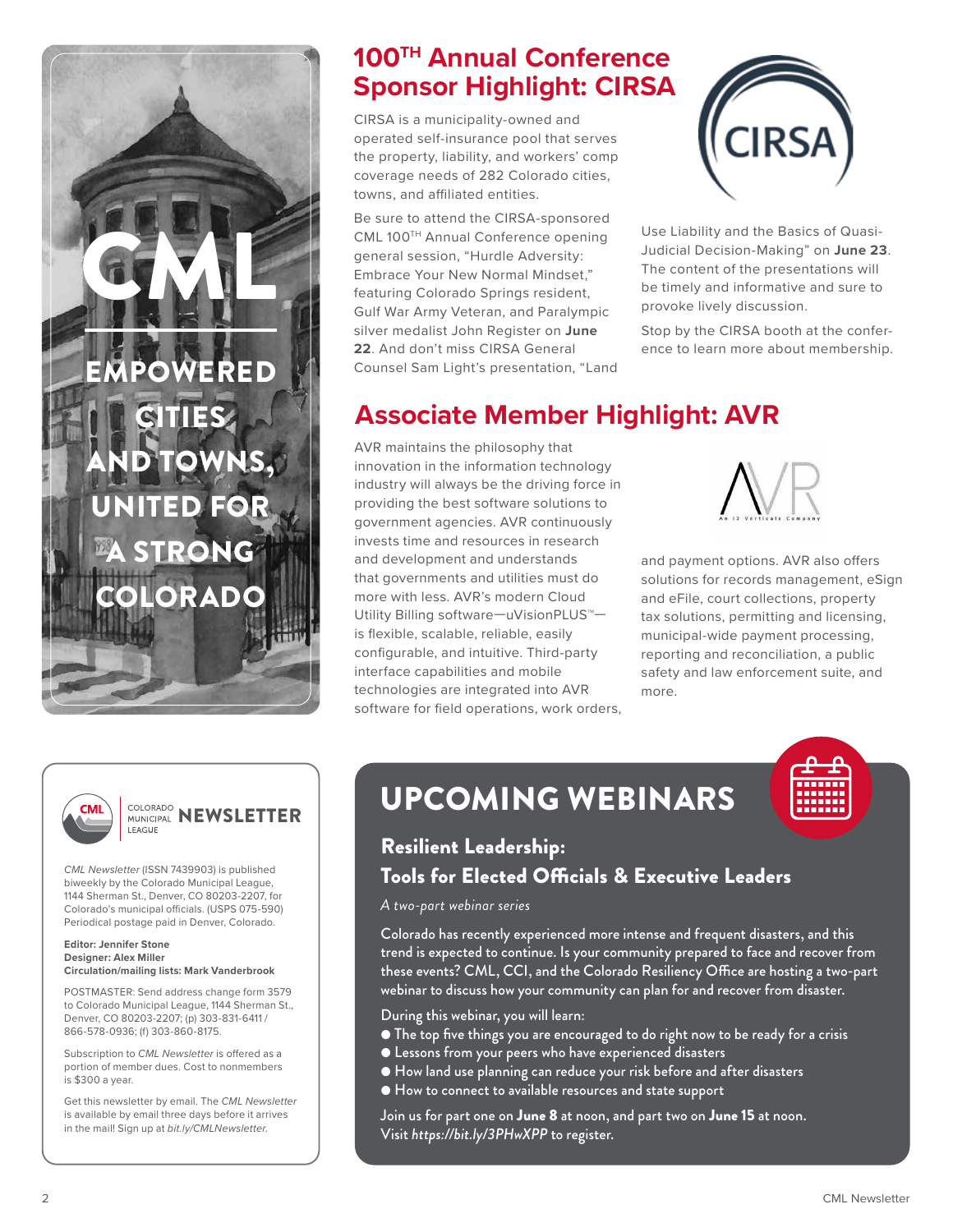

## **Chautauqua Park wins 2022 Best Places in Local Government award**

**W**e all know Boulder's Chautauqua Park is a<br>beautiful and amazing place. Now it's also<br>a national award-winning site! Every year,<br>the Engaging Local Government Leaders (ELGL) netw beautiful and amazing place. Now it's also a national award-winning site! Every year, the Engaging Local Government Leaders (ELGL) network celebrates the best places in local government. From a field of 32 nationwide locations and through five rounds (similar to March Madness), voters crowned Colorado Chautauqua with the ELGL Knope Award (*https://bit. ly/3NBLPNJ*).

And, yes, the award is named after Leslie Knope, the character from the show *Parks and Recreation*.

Each year, this recognition program showcases and celebrates places that local government maintains and manages. This year's focus was historic and cultural sites, recognizing that governments are on the front lines of finding ways to honor history while also reflecting the reality of that history.

Colorado Chautauqua was nominated by the City of Boulder's Parks and Recreation Director Ali Rhodes and Assistant City Manager Pam Davis. The site is owned by the city and operated by both the city and long-term leaseholder, Colorado Chautauqua Association (CCA).

Colorado Chautauqua offers cultural, educational, social, and recreational experiences. Did you know:

● More than a million people visit every year

● CCA has been hosting concerts and music festivals in the auditorium since 1898

● CCA held an "Art in the Park" event where blank bear statues were made into works of art and raised \$36,800 for nonprofit partners, the Boulder County Wildfire Fund, and the Colorado Chautauqua nonprofit.

The playground was renovated in 2021 and designed by city staff to include a refurbished playhouse, new play structure, hill slides, swing set, and a large climbing boulder dubbed the "sixth flatiron."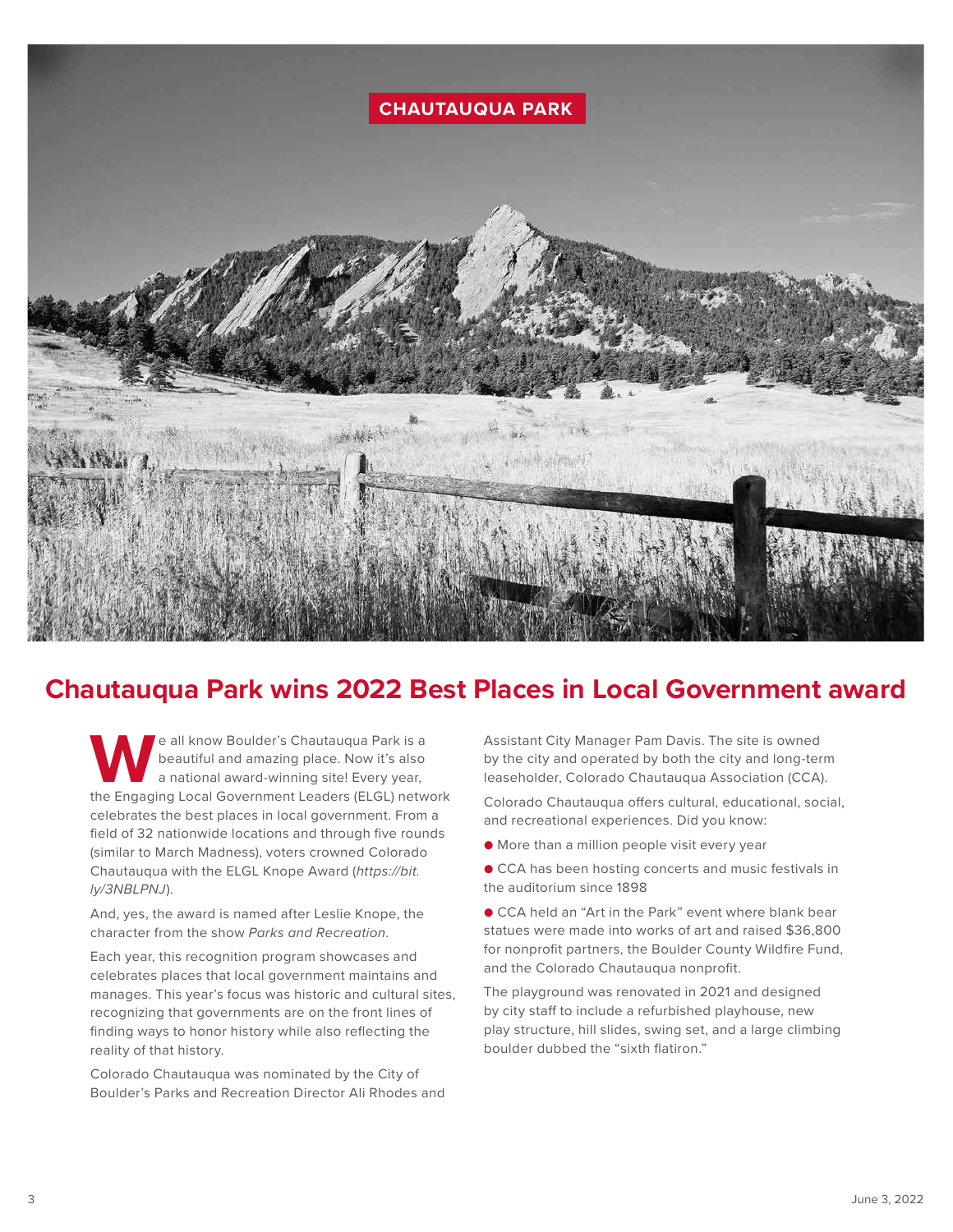## **Colorado is growing older: Local governments should get involved**

Gov. Jared Polis recently signed House Bill 22-1035, supported by CML, which modernizes the Older Coloradans Act. Part of this update involves retooling the Colorado Commission on Aging to be the citizen-led state commission that works with state agencies, legislative leaders, and community partners on the development and implementation of strategies that will support our families and communities. The Colorado Department of Human Services and the governor's office hope for representatives from local governments to be involved in this work and are asking interested local leaders to apply. This will involve a monthly meeting and subcommittee work that builds out the implementation strategies that can be pursued either through the state or tailored specifically to regional

and local government efforts. We can only address the issues associated with Colorado's shifting demographics by bringing together state, regional, and local partners—now is your chance to have a seat at the table. Please reach out to CML Legislative and Policy Advocate Jaclyn Terwey at *jterwey@cml.org* for more information or if you are interested in applying.

## **Colorado communities and CDPHE receive \$4.5 million in EPA funds to advance environmental cleanups**

The U.S. Environmental Protection Agency (EPA) announced that the Colorado Department of Public Health and Environment (CDPHE), the City and County of Denver, the City of Evans, Huerfano County Economic Development, the City of La Junta, and the City of Lamar will receive \$4.5 million to advance the cleanup and revitalization of priority sites. All projects will include site assessments which will examine current and historical uses of properties and sample soil, water, air, and building materials, to evaluate potential contamination, determine cleanup options, and initiate reuse planning.

CDPHE will receive a \$2 million brownfields assessment grant for sites in the cities of Longmont, Lyons, Cortez, Firestone, and Evans. Priority sites are historic, vacant commercial and industrial buildings, gas stations, dry cleaners, a site with abandoned construction equipment and vehicles, and a former turkey farm that contains 25 abandoned structures. CDPHE will inventory and prioritize sites and conduct up to 48 environmental site assessments. Additionally, grant funds will be used to support community outreach activities, ensuring the involvement of communities with environmental justice concerns.

The City and County of Denver will receive \$500,000 for properties at priority sites along the Federal Boulevard corridor within the cities of Denver and Sheridan. Priority sites include South Federal Boulevard, a former college campus, a vacant commercial property, and a former gas station. The City and County of Denver, including the Denver Department of Public Health and Environment (DDPHE) and the Denver Economic Development and Opportunity

agency, along with the City of Sheridan and the Urban Land Conservancy, plan to use community-wide grant funds to conduct 20 environmental site assessments and prepare cleanup plans. Additionally, grant funds will be used to prepare community outreach materials in multiple languages and provide a translator at meetings.

The City of Evans will receive \$500,000 for properties along a 1.5-mile stretch of the US85 corridor, beginning at the South Platte River and ending at Highway 34. This funding is in addition to the grant awarded to CDPHE for Evans mentioned above. Priority sites will include several car repair and sales lots and sites previously used for oil and gas equipment storage, fracking fluid creation and disposal, rig cleaning, and equipment manufacturing. Using the community-wide brownfields assessment grant funds, the City of Evans will conduct 25 environmental site assessments and prepare five cleanup plans at properties targeted for redevelopment. The city will also use the grant funds to host two multi-day community workshops.

Huerfano County Economic Development will receive \$500,000 in grant funds to conduct 17 environmental site assessments and prepare three reuse plans. Grant funds will also be used to prepare a brownfields revitalization plan and community involvement plan, conduct meetings with site owners and potential developers, and conduct other community outreach activities. The target area for this grant is the Seventh Street/Highway 160 brownfields corridor, which includes sites within the City of Walsenburg's downtown business district. Priority sites include the St. Mary's campus, a former gas station,

and a former youth camp previously used for agriculture.

The City of La Junta plans to utilize \$500,000 in grant funds to conduct 17 environmental site assessments and develop five cleanup plans. Grant funds will also be used to prepare an inventory of brownfield sites, develop a community involvement plan, and conduct other community outreach activities. Grant funds will target the city's downtown, including a former auto repair shop, dry cleaners, metal shop, and a vacant school.

The City of Lamar will receive \$500,000 and intends to conduct 24 environmental site assessments and develop five cleanup plans. Grant funds will be used to provide outreach materials in Spanish and provide Spanish language interpreters at public meetings. Priority sites include many up and down Main Street. This grant will continue the city's successful work from a previous brownfields grant, which funded the assessment of the Troy Manor Motel, leading to its ultimate cleanup and demolition to prepare it for redevelopment.

The Brownfields Program (*https://bit. ly/3wEolSH*) advances President Joe Biden's Justice40 Initiative (*https://bit. ly/3NuJDb0*), which aims to deliver at least 40% of the benefits of certain government programs to disadvantaged communities. Approximately 86% of the communities selected to receive funding as part of this announcement have proposed projects in historically underserved areas. EPA's brownfields grants and other technical assistance programs like the RE-Powering America's Land Initiative (*https://bit. ly/3lxj5dc*) are helping to build the clean energy economy.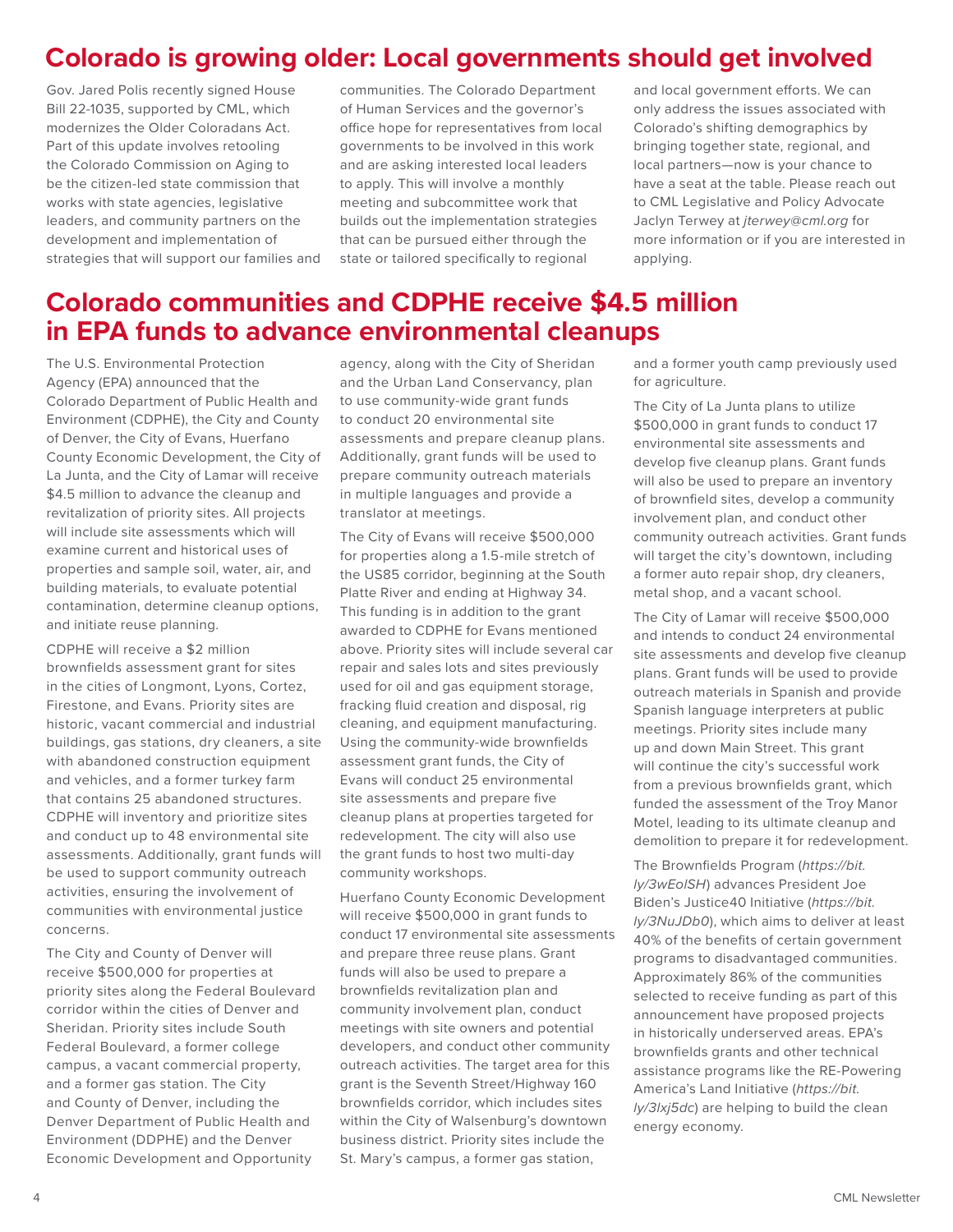

Spring Outreach Meeting on May 24 in Buena Vista. Spring Outreach Meeting on May 26 in Craig.







District 1 Spring Meeting on May 26 in Yuma. Spring Outreach Meeting on May 18 in Glenwood Springs.

## **CML holds Spring Outreach Meetings for the first time since 2019**

*By the CML advocacy team* 

For the first time since 2019, CML staff had the pleasure of participating in Spring Outreach Meetings. From May 16-26, CML visited 14 municipalities and met with many more. It was a fantastic opportunity to convene with members across the state of Colorado and hear about their priorities and needs.

As with each year's outreach meetings, we spent some time talking about the 2022 legislative session and how municipal

interests fared in the statehouse. CML staff reported on several new funding opportunities through the state and noted specific legislation affecting Colorado's municipalities.

The meetings were also a chance for municipalities to share their triumphs and problem solve with neighboring communities. All over the state, municipalities are working hard to not only provide fundamental services but to boost their communities and improve the lives of their constituents.

CML staff also took this opportunity to solicit ideas for trainings and publications from members. Members provided feedback on any gaps where CML can provide more information and training. CML staff is excited to take this information and create more resources for members.

Look for CML to be on the road again in the fall for the Fall District Meetings.

*Photos by Makenna Sturgeon, CML training and marketing Specialist* 

### **Proposals sought for Technical Assistance Service Provider program**

The Front Range Waste Diversion (FRWD) program is piloting a new model to help advance communities up the zero waste ladder. The FRWD board is seeking proposals for the second phase of the Technical Assistance Service Provider

(TASP) program. This consultant will provide technical assistance to local governments that have an interest in establishing a new recycling program.

Proposals are due by 3 p.m. **Friday, July 1**. Visit *https://bit.ly/3as91jv* to read the final

report from Phase 1. Read the request for proposals at *https://bit.ly/3wSJ9oc*. Written inquiries must be submitted via email to *cdphe.frwd.program@state.co.us* by 3 p.m. **June 3**. Questions will be answered on the FRWD webpage **June 10**.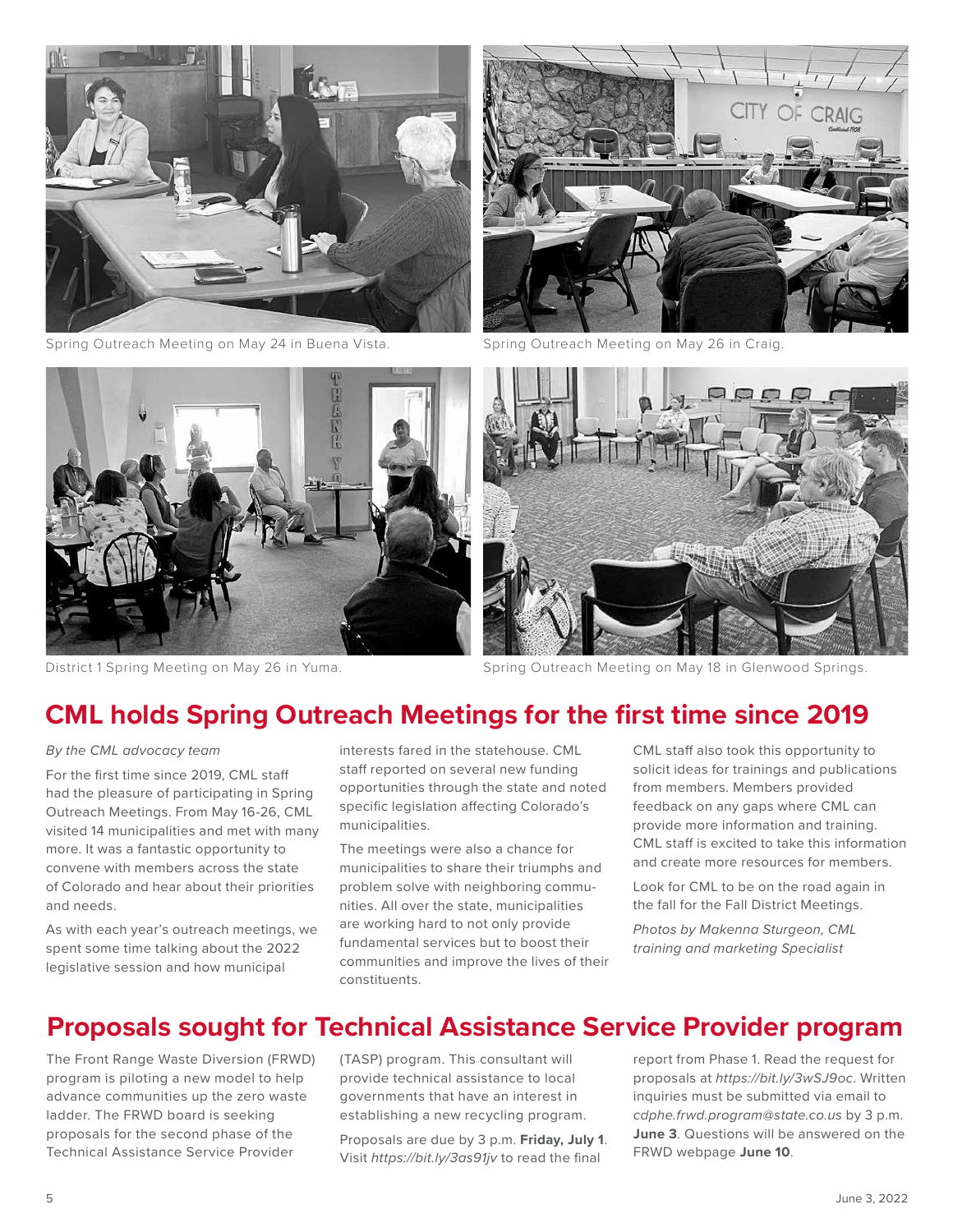## LEGAL CORNER **CML**

\*\*\*\*\*\*\*\*\*\*\*\*\*\*

\*\*\*\*\*\*\*\*\*\*\*\*\*\*



## **Enigmatic herb: An introduction to kratom and efforts at regulation**

*By Rachel Bender, CML associate counsel* 

Kratom (typically pronounced KRATum or KRAY-tum)—a plant that grows naturally in Thailand, Malaysia, Indonesia, and Papua New Guinea—is garnering attention and much conversation these days, especially in Colorado. This highly controversial herb belongs to the coffee family, and data suggest it has opioid properties. Most commonly, kratom leaves are crushed and then smoked, brewed with tea, or placed in gel capsules. An estimated 10-16 million Americans use kratom as an alternative to opioids, most commonly to treat pain or as a substitute for street drugs. There is much we do not know about kratom, but as it continues to grow in popularity and accessibility, communities will need to consider how they want to regulate this substance, if at all.

### **Federal agencies' stances on kratom regulation**

In 2016, the U.S. Drug Enforcement Administration (DEA) announced plans to classify kratom as a schedule I controlled substance. Following widespread public backlash, the DEA took unprecedented action in withdrawing its intent to classify kratom. To date, kratom is not controlled under the federal Controlled Substances Act, but the DEA has listed it as a Drug and Chemical of Concern.

The U.S. Food and Drug Administration (FDA) first identified kratom on an import alert for unapproved drugs in 2012. The FDA has not approved any uses for kratom and warns against use of kratom products, but the agency states it is actively evaluating all available scientific information on the safety of this substance. The FDA has issued warning letters to multiple marketers and distributors of kratom products for selling unapproved products containing

unsubstantiated claims about their ability to treat opioid addiction and withdrawal symptoms. Kratom, however, can be sold legally in the United States because of the lax regulation of "health supplements" made from plants.

Despite efforts by some federal agencies to encourage the World Health Organization (WHO) to ban kratom internationally, in December 2021, WHO declined to impose such a ban. The WHO secretary instead recommended kratom be kept at the minimum level of regulatory surveillance.

### **Statewide and municipal regulation of kratom in Colorado**

On May 26, 2022, the Governor signed Senate Bill 22-120 into law, which is the first Colorado state law to address kratom. The bill requires the state to consult with stakeholders, including local governments, and submit a report to the General Assembly in January 2023, analyzing the feasibility of regulating kratom products, processors, and retailers. The bill also establishes minimum requirements for the distribution, labeling, advertisement, and sale of kratom products, which go into effect July 1, 2024. Effective August 10, 2022, the bill prohibits the sale of kratom to individuals under 21 years of age. Finally, the bill clarifies that nothing prohibits local governments from imposing stricter regulations on kratom.

Currently, only a few Colorado municipalities have enacted any kratom regulations. In 2017, Denver restricted the possession and sale of kratom, requiring all kratom products to contain a label stating it is not intended for human consumption. In December 2018, Castle Rock imposed a moratorium on the licensing of any new kratom shops while establishing new rules; in summer 2019,

the town council made its final decision, banning the sale of kratom to anyone under the age of 18. In late 2019, both Parker and Monument passed ordinances prohibiting the retail sale of kratom.

### **A developing area of regulation**

Although kratom is not a new substance, it remains shrouded in mystery as to its safety and effects on people. As a result, the regulation of kratom is a relatively new and developing topic. Interestingly, unlike with the historical regulation of many substances, public pushback thus far has deterred federal agencies from prohibiting kratom. While these conversations are likely to be ongoing, it is unclear if or when federal agencies will develop any formal regulations on kratom, leaving it entirely open to states and local government to regulate—at least for now.

Given the lack of information about kratom, many state and local governments considering regulation of kratom are doing so with caution, considering both the positive and negative aspects put forth by the public. There appears to be a growing need to regulate kratom products and avoid contamination or mixing with obviously illicit drugs that are contributing to the current opioid epidemic. On the other hand, many individuals profess the good that kratom has done in their lives to help them end an addiction to seemingly more harmful substances. Regardless of what your municipality decides to do amongst this uncertain landscape, kratom regulation will be worth keeping your eye on over the coming years.

*This column is not intended and should not be taken as legal advice. Municipal officials are always encouraged to consult with their own attorney.*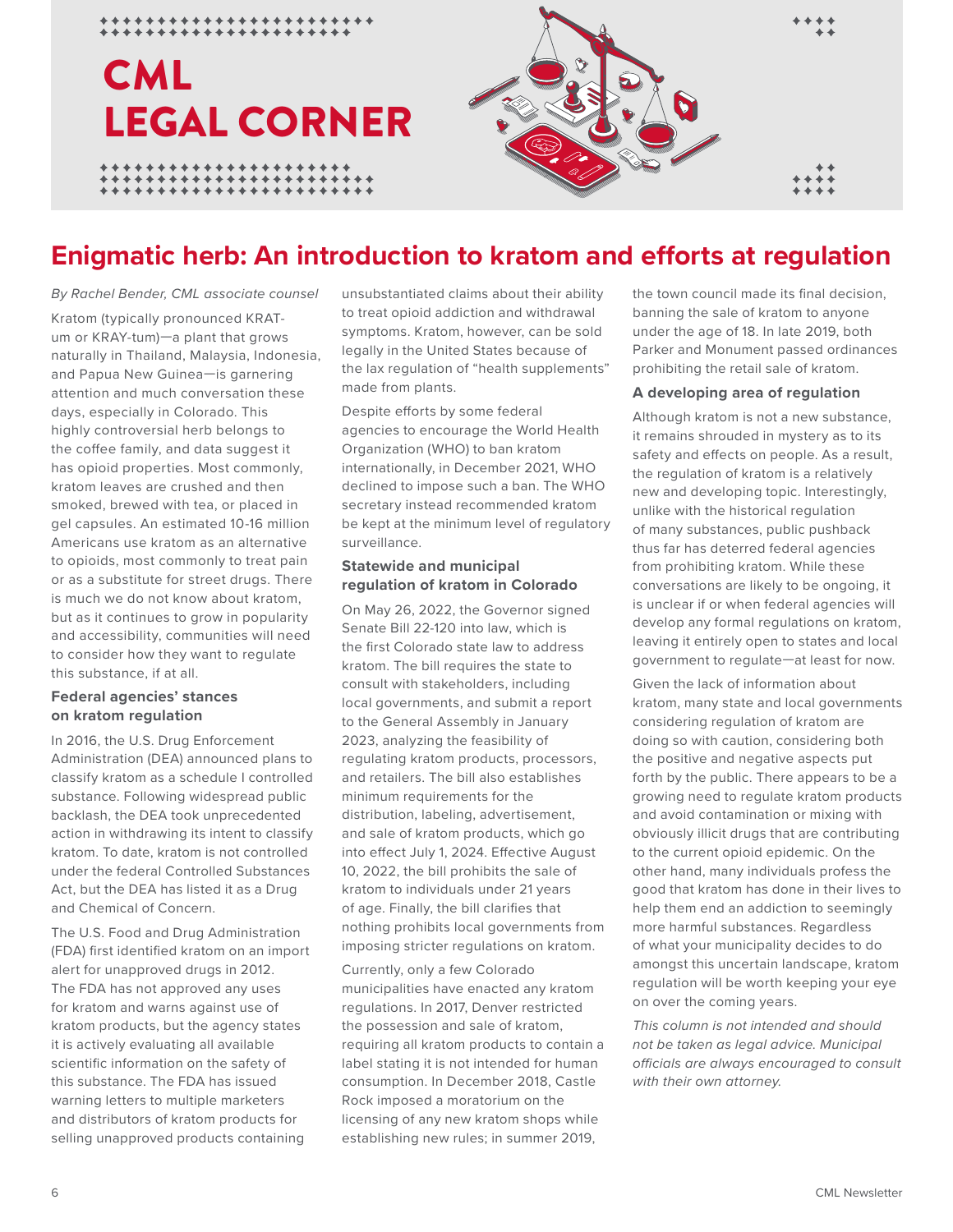## **RESEARCH CORNER**

## **THE GAP — A SHORTAGE OF AFFORDABLE HOMES**

April, the National Low Income Housing Coalition released the 2022 update to **The Gap report, examining the national shortage**<br>The Gap report, examining the national shortage of affordable homes. The U.S. has a shortage of 7 million rental homes available to extremely low-income renters, whose household incomes are at or below the poverty guideline or 30% of their area median income. Extremely low-income renters face a shortage in every state and major metropolitan area. More than 5.5 million renter households reported being behind on rent in March 2022.

Learn more and check out the full report at https://nlihc.org/gap.

### 1 | COLORADO BY THE NUMBERS

160,597

extremely low-income\* households

29

affordable and available rental homes per 100 extremely low-income households

of extremely lowincome renter households are severely cost burdened **74%** A shortage of

114,378 affordable and available rental units for extremely low-income households

### 2 | HOUSING INSECURITY IS DISPROPORTIONATELY EXPERIENCED BY PEOPLE OF COLOR



### 3 | NEARLY ALL LOW-INCOME RENTERS WORK LOW-WAGE JOBS OR ARE UNABLE TO WORK



### Working Hours of Extremely Low-income Renters in Labor Force



\***Extremely low income**: Households with income at or below the Poverty Guideline or 30% of AMI, whichever is higher. | \*\***Cost burdened**: Spending more than 30% of household income on housing costs | \*\*\***Severely cost burdened**: Spending more than 50% of household income on housing.